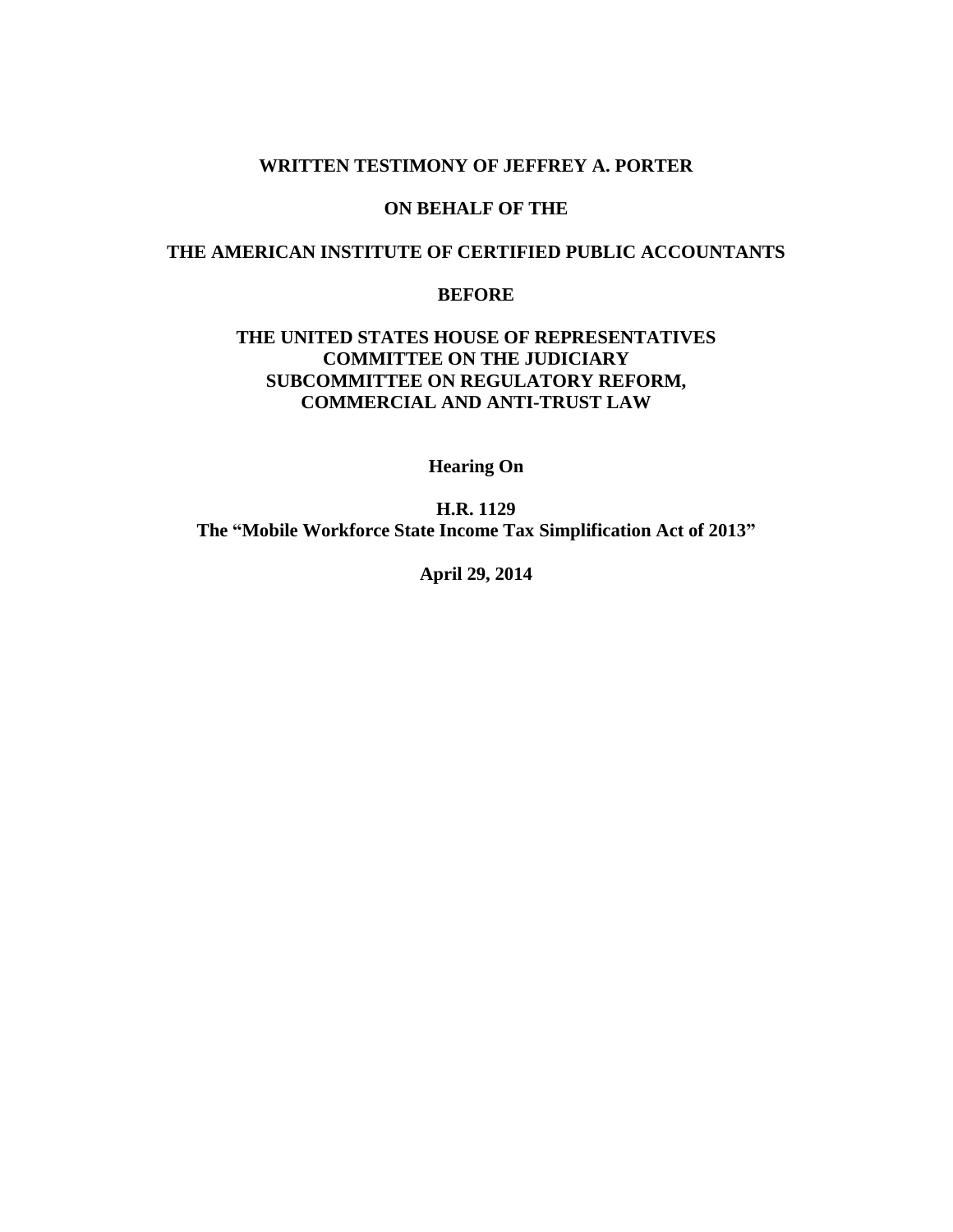### **INTRODUCTION**

Chairman Bachus, Ranking Member Johnson, and Members of the Subcommittee, thank you for the opportunity to testify today in support of H.R. 1129, the Mobile Workforce State Income Tax Simplification Act of 2013. My name is Jeffrey Porter. I am a sole practitioner at Porter & Associates, based in Huntington, West Virginia and Chair of the Tax Executive Committee of the American Institute of Certified Public Accountants (AICPA). At Porter & Associates, we provide accounting (non-auditing) and tax services to approximately 100 local businesses and prepare nearly 900 individual income tax returns annually. We have clients in a wide range of industries, including contracting, wholesale and retail trade, medical, law, and the food industry. I am pleased to testify at the hearing today on behalf of the AICPA.

The AICPA is the world's largest member association representing the accounting profession, with more than 394,000 members in 128 countries and a 125-year heritage of serving the public interest. Our members advise clients on federal, state and international tax matters, and prepare income and other tax returns for millions of Americans. Our members provide services to individuals, not-for-profit organizations, small and medium-sized business, as well as America's largest businesses.

The AICPA is also an active leader in the National Mobile Workforce Coalition, comprised of more than 260 national businesses and groups that support this legislation.

#### **H.R. 1129**

The AICPA commends the Subcommittee for their consideration of H.R. 1129, which limits the authority of states to tax certain income of employees for employment duties performed in other states. More specifically, the bill prohibits states from taxing most nonresident employees (there are exceptions for certain professions) unless the employee is present and performing employment duties for more than 30 days during the calendar year. Furthermore, employees would not be subject to state income tax withholding and reporting requirements unless their income is subject to taxation.

#### **AICPA'S POSITION**

The AICPA strongly supports H.R. 1129. We believe the bill provides relief, which is long-overdue, from the current web of inconsistent state income tax and withholding rules that impact employers and employees.

After taking into consideration the costs for processing non-resident tax returns with only a small amount of tax liability, we believe states receive a minimum benefit (if any) from the tax revenue that results from an employee filing a return for just a few days of earnings in that state. If returns with minimal income reported were eliminated through a standard, reasonable threshold, such as in H.R. 1129, we think that most states would have an increase in resident income taxes to substantially offset any decrease in non-resident income tax revenue (assuming workers both travel to and out of the state for work). In other words, the current system as a whole unnecessarily creates complexity and costs for both employers and employees, without yielding a substantive benefit to most states.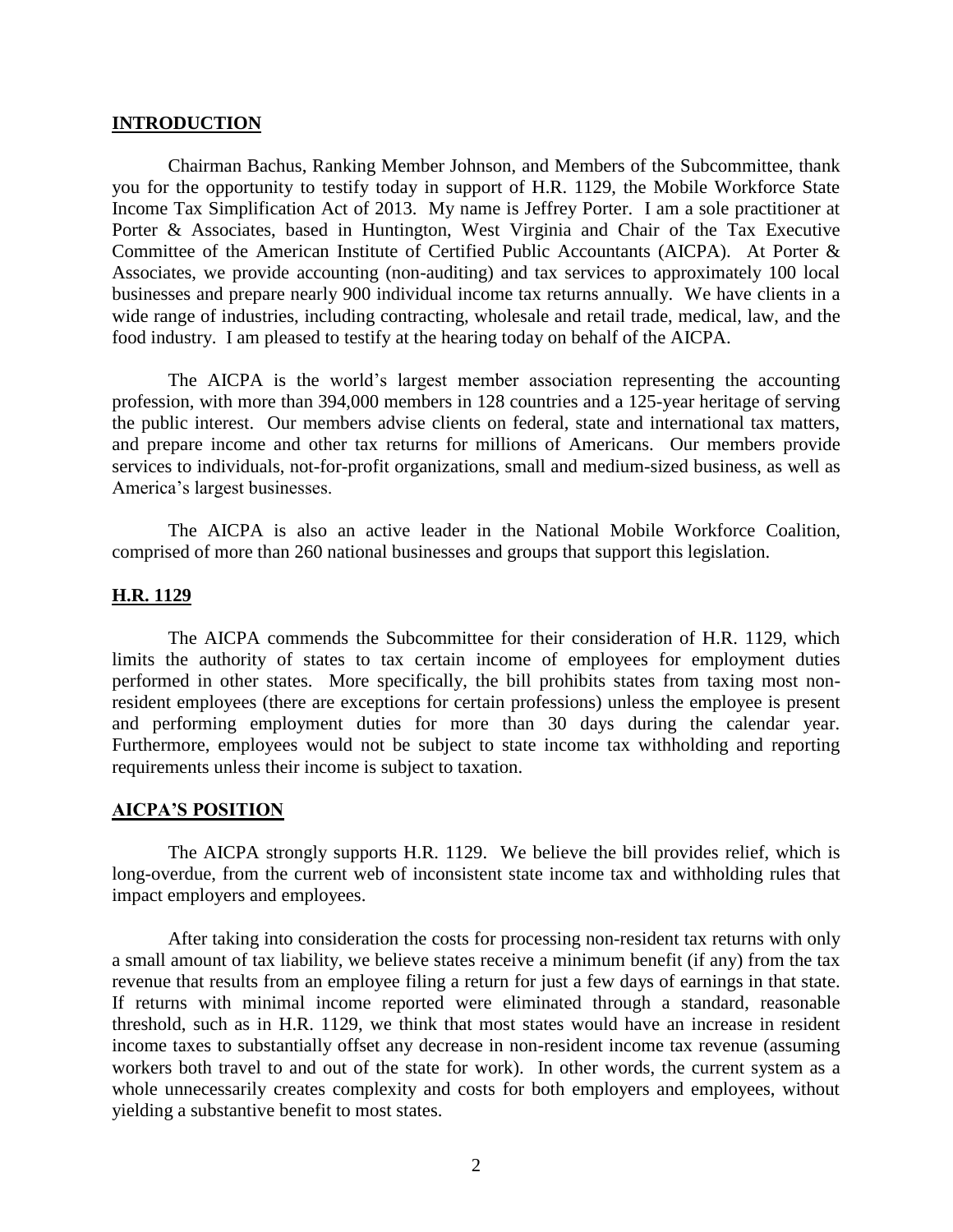We believe Congressmen Coble and Johnson have reached a good balance between the states' right to tax income from work performed within their borders, and the needs of individuals and businesses, and especially small businesses, to operate efficiently in this economic climate. Having a uniform national standard for non-resident income taxation, withholding and filing requirements will enhance compliance and reduce unnecessary administrative burdens on businesses and their employees. In addition to uniformity, H.R. 1129 provides a reasonable 30-day *de minimis* exemption before an employee is obligated to pay taxes to a state in which they do not reside.

H.R. 1129 is an important step in tax simplification for state income tax purposes. Therefore, the AICPA urges this Subcommittee to establish (1) a uniform standard for nonresident income tax withholding and (2) a *de minimis* exception from the assessment of state income tax as provided in H.R. 1129. This legislation should be passed as soon as possible.

# **BACKGROUND**

The state personal income tax treatment of nonresidents is inconsistent and often bewildering to multistate employers and employees. Currently,  $43<sup>1</sup>$  states plus the District of Columbia impose a personal income tax on wages, and there are many different requirements for withholding income tax for non-residents among those states. There are seven states that currently do not assess a personal income  $\text{tax.}^2$  Employees traveling into all the other states are subject to the confusing myriad of withholding and tax rules for non-resident taxpayers.

Some of the states have a *de minimis* number of days or *de minimis* earnings amount before requiring employers to withhold tax on non-residents, or subjecting non-residents to tax. These *de minimis* rules are not administered in a uniform manner. For example, currently (for 2014), a non-resident is subject to tax after working 59 days in Arizona, 15 days in New Mexico, and 14 days in Connecticut.<sup>3</sup>

Other states have a *de minimis* exemption based on the amount of the wages earned, either in dollars or as a percent of total income, while in the state. For example, currently (for 2014), employers generally are required to withhold in a non-resident state after an employee earns \$1,500 in Wisconsin, \$1,000 in Idaho, \$800 in South Carolina, and \$300 a quarter in Oklahoma.<sup>4</sup> Other states that have thresholds before non-resident withholding is required are Georgia, Hawaii, Maine, New Jersey, New York, North Dakota, Oregon, Utah, Virginia, and West Virginia.<sup>5</sup> Some of these states' thresholds are set at the state's personal exemption, standard deduction, or filing threshold, which sometimes changes each year.

 $\overline{a}$ 

<sup>&</sup>lt;sup>1</sup> Note that New Hampshire and Tennessee, which are included in the 43 states, do not tax wages and only subject to tax interest and dividends earned by individuals.

 $2$  The seven states with no personal income tax are Alaska, Florida, Nevada, South Dakota, Texas, Washington and Wyoming.

<sup>&</sup>lt;sup>3</sup> See American Payroll Association (APA)'s American Payroll Association (APA)'s Payroll Issues for Multi-State Employers – 2014 Edition, pages  $4-1-4-24$ .

 $<sup>4</sup>$  Ibid.</sup>

<sup>5</sup> Ibid.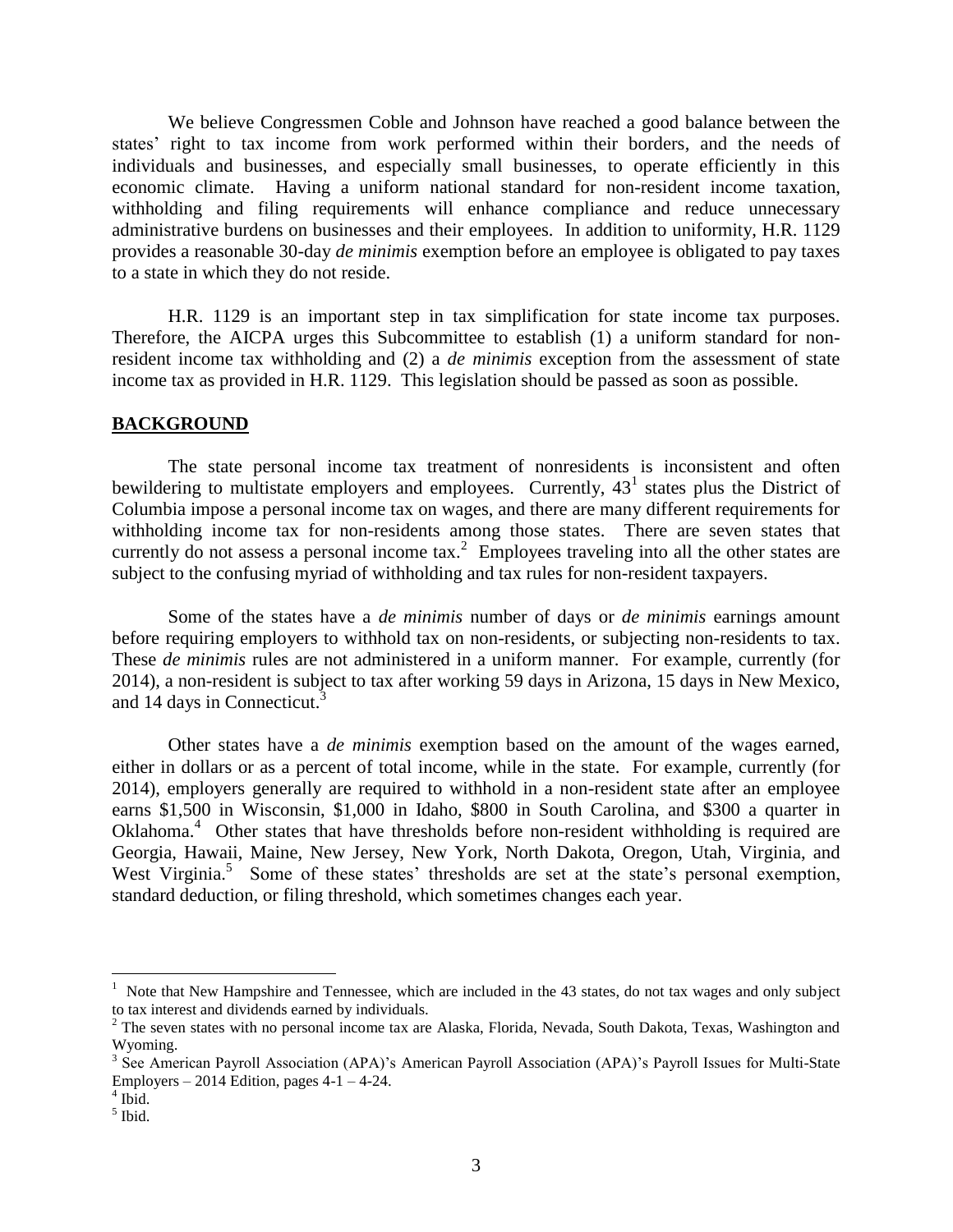The remainder of the states tax income earned within their borders by non-residents, even if the employee only works in the state for one day.

Some states exempt, and some do not exempt, from the withholding requirement the income earned from certain activities, including training, professional development, or attending meetings. Note that some of the states only cover exemptions from state withholding; they do not necessarily address the non-resident taxpayer's potential filing requirement and tax liability in a state or local jurisdiction. Furthermore, only a minority of states use day or income thresholds — and without any uniform standard.

It is also important to note that approximately one-third of the states (mostly bordering each other in the Midwest or East) have entered into reciprocity agreements under which one border state agrees not to tax another border state's residents' wages, and vice versa. Accordingly, the in-state resident does not need to file a non-resident border state return, and the employer does not have to withhold non-resident income taxes with respect to the in-state resident, even if the in-state resident primarily works in the non-resident state. Some type of an "exemption form" is often required to be filed in each non-resident border state.

However, not all border states have reciprocity agreements. For example, no reciprocity agreement exists between Maryland and Delaware. Therefore, both Maryland and Delaware require withholding, tax liability and filing for a car salesman who lives and primarily works in Ocean City, Maryland and occasionally has to drive a car to another dealer in Rehoboth Beach, Delaware.

Unfortunately, the existing reciprocity collaboration between some border states provides only patchwork relief with two-thirds of the country not covered by such agreements. Furthermore, the current agreements are primarily geared toward non-resident employees who ordinarily commute a few miles a day to particular adjoining states in which their employer is located. The reciprocity rules normally do not apply to individuals who regularly travel greater distances.

## **TYPES OF INDUSTRIES AND TAXPAYERS IMPACTED**

These complicated rules impact everyone who travels for work. All types and sizes of businesses are impacted. Large, medium, and small businesses all have to understand each of the states' treatment of non-resident employee withholding and assessment of taxes and the unique *de minimis* rules and definitions. This issue affects all industries – retail, manufacturing, real estate, technology, food, services, etc.

As a tax practitioner in West Virginia, I prepare a significant number of tax returns for individuals that must travel for work. My construction worker clients frequently travel to multiple states to work on a plant shutdown for only a couple of weeks. My electrical linemen clients frequently travel from one natural disaster area to the next to restore electrical power after hurricanes, floods, etc. These clients are required to file multiple state income tax returns due to the nature of their work. I have filed income tax returns in as many as 10 different states in a year for one of these workers.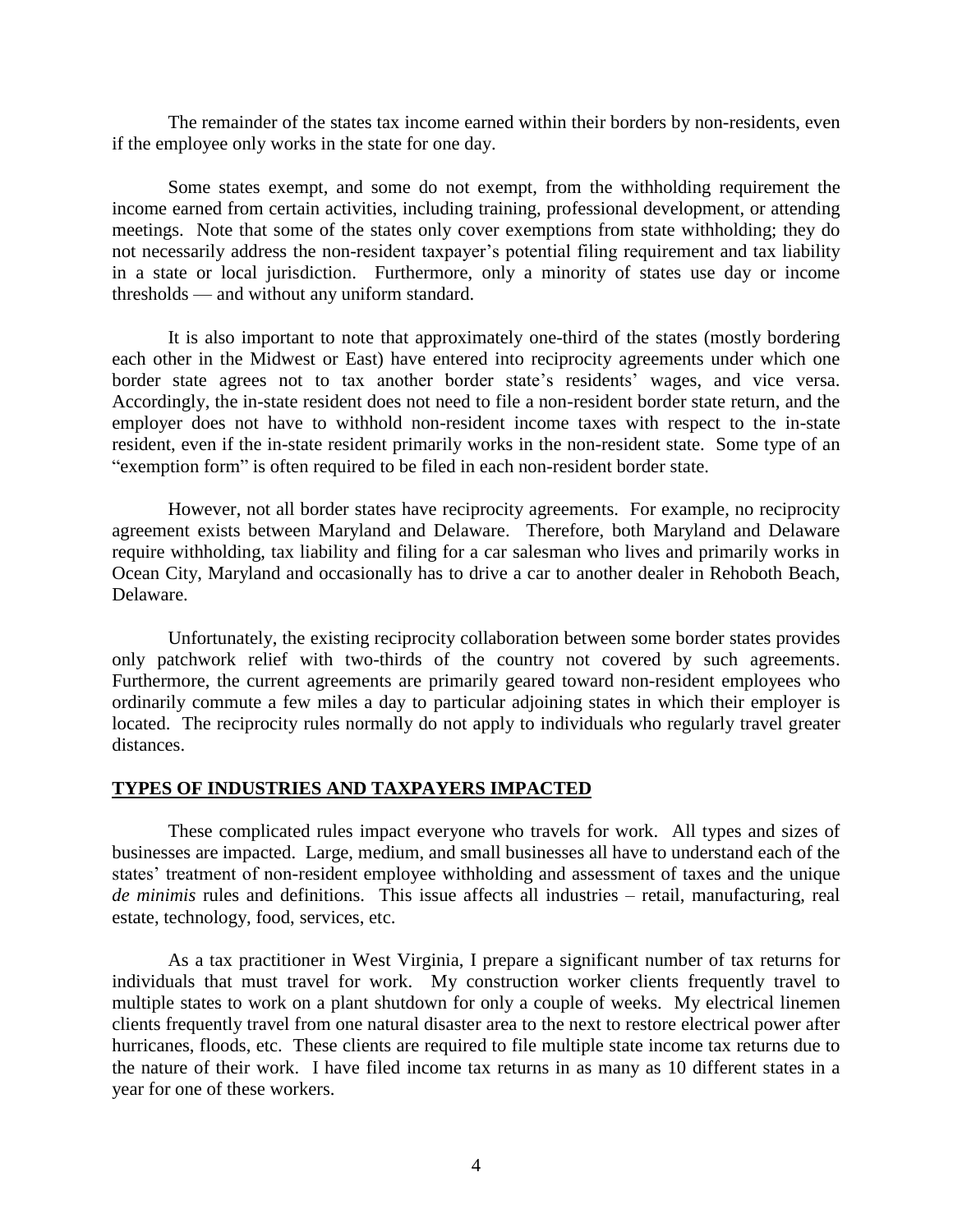Other everyday examples include a real estate developer's employee who travels to 20 states to visit prospective sites and spends less than a day in each state, or a store manager who attends a half-day regional meeting in an adjoining state, with some of these meetings occurring only twice a year. Since there are states in which there currently is no minimum threshold, an employee's presence in that state for just one day could subject the employee to state tax withholding.

In addition, accounting firms, including small firms, conduct business across state lines. Many clients have facilities in nearby states that require on-site inspections during an audit. Additionally, consulting, tax or other non-audit services that CPAs deliver are frequently provided to clients in other states, or to facilities of local clients that are located in other states. In essence, all of these entities (small businesses, accounting firms and their clients) are affected by non-resident income tax withholding laws.

## **HYPOTHETICAL EXAMPLE**

For example, assume an employee earns \$75,000 per year, resides in Maryland, and travels to work in Indiana, Kansas, Massachusetts, and Ohio for 5 days each. Assume further that the taxpayer earns a pro rata amount of salary in each of the states of \$1,500 (\$75,000  $*$  5 days  $/ 250$  total workdays = \$1,500).

Without the Mobile Workforce legislation, the employer currently must withhold on all of the employee's income in Maryland (the resident state) and the source income from different jurisdictions (which for all practical purposes, will only occur if the employer has a sophisticated time reporting system in place and the employee correctly reports the number of days worked in each state.)

Despite the relatively small amount of income in each of the non-resident states, some amount of tax is likely due in each of the states. The employer must withhold in all five states, and the employee then must file in addition to the federal tax return, income tax returns in Maryland (as a resident), and as a non-resident in Indiana, Kansas, Massachusetts, and Ohio, all of which require non-resident withholding on the first day of work in that state. Depending on the tax withheld, the non-resident state income tax returns may yield a small refund or a small additional tax payment.

While the Maryland return yields a refund, it becomes particularly complex because the employee is required to file forms showing the credit for taxes paid to each non-resident state, and Maryland does not always provide the employee with a dollar-for-dollar credit when factoring in the Maryland county-level tax required to be paid. The federal tax return also becomes more difficult because of the numerous state tax payments and refunds that impact deductions and adjustments for the state tax deduction (for alternative minimum tax purposes, for example).

The administrative burden of filing in five non-resident states, along with the complexity of the withholding rules for each state, would probably require utilization of a third-party service provider that assists with processing payroll for businesses (resulting in additional costs to the employee). The Mobile Workforce legislation makes it far easier for the employer and the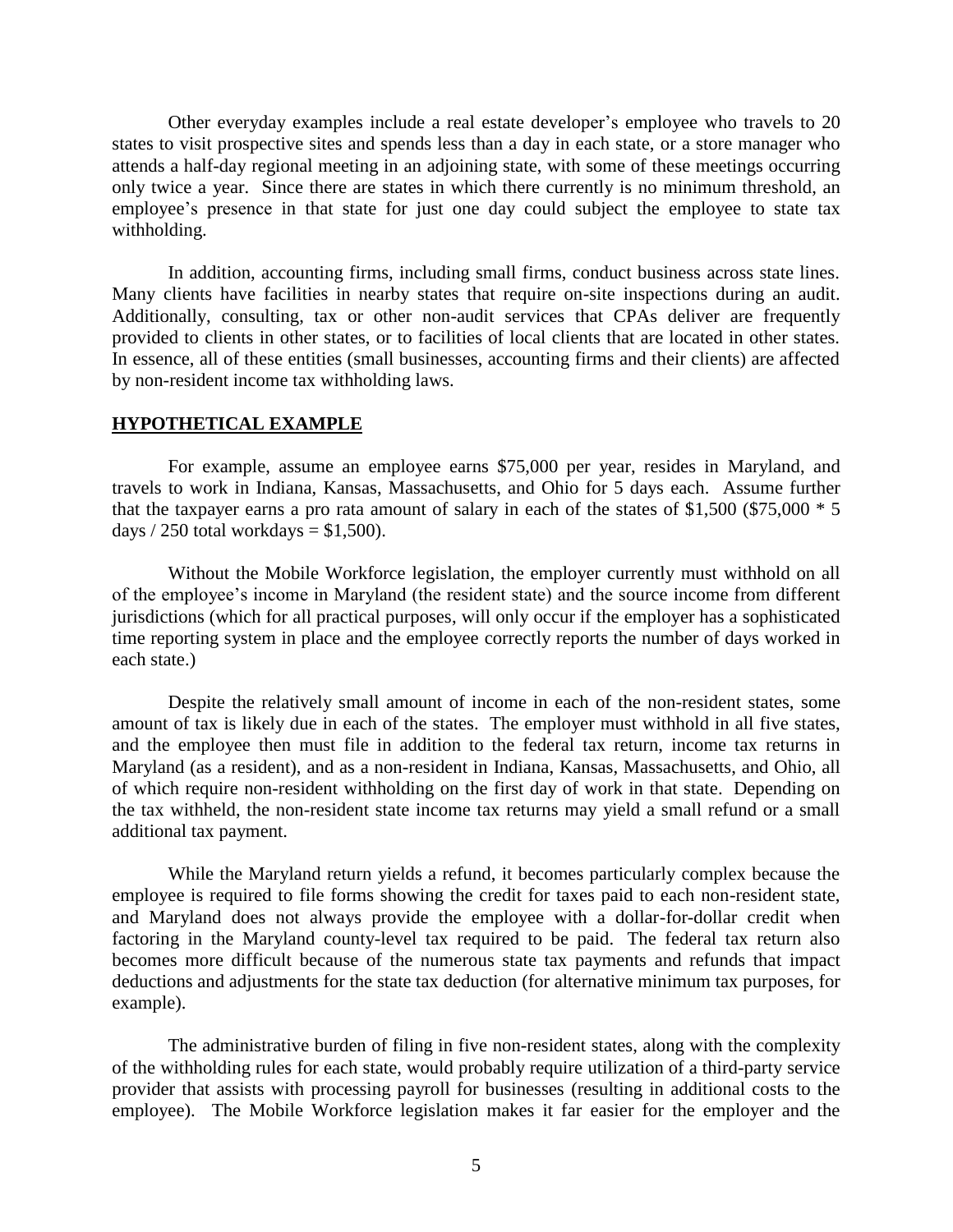employee from a compliance perspective. The taxpayer files one state income tax return in Maryland, and it is a more straightforward return (without calculations and credits for nonresident state taxes paid), and the federal income tax return is simpler as well.

### **CHALLENGES FOR EMPLOYERS**

Employers currently face unnecessary administrative burdens to understand and comply with the variations from state to state. For example, employers are responsible for determining whether to subject an employee to withholding in a state if the employee attends out-of-state training for a couple of days, or how to account for an employee responding to business calls and e-mails on a layover in an airport. Employers also need to consider whether to withhold taxes in a state for when an employee is working on a train that travels into multiple states and jurisdictions in the Northeast Corridor, or what happens when an employee working at a business located close to a state border must cross the border for a quick mundane task.

The issue of employer tracking and complying with all the differing state and local laws is quite complicated. The employer and employee need to be aware of the individual income tax and withholding rules of each state to which that the employee travels, including whether the state has, and if the employee has exceeded, a *de minimis* threshold of days or earnings, and if there is a state reciprocity agreement that applies. Some states have extremely complicated rules for determining when to withhold for a non-resident. For example, Georgia requires withholding when a non-resident employee works more than 23 days in a calendar quarter in Georgia, or if five percent of total earned income is attributable to Georgia, or if the remuneration for services in Georgia is more than \$5,000. The employer must determine and calculate each of the three thresholds to determine when to withhold for each employee working occasionally in that state.

The recordkeeping, especially if business travel to multiple states occurs, can be voluminous. The recordkeeping and withholding a state requires can be for as little as a few moments of work in another state. The research to determine any given state's individual requirement is expensive and time-consuming, especially for a small firm or small business that does not have a significant amount of resources. This research needs to be updated, at least annually, to make sure that the state law has not changed. Of course, a small firm or business may choose to engage outside assistance to research the laws of the other states; however, the business will incur an additional cost.

Many small firms and businesses use third-party payroll services rather than performing the function in-house. However, we understand that many third-party payroll service providers cannot handle multi-state reporting. For example, third-party payroll service providers generally report on a pay period basis (e.g., twice per month, bi-weekly) as opposed to a daily basis, which is necessary to properly report the performance of interstate work. Due to the software limitations, employers must track and manually adjust various employees' state income and withholding amounts to comply with different state requirements. The alternative is to pay for a more expensive payroll service.